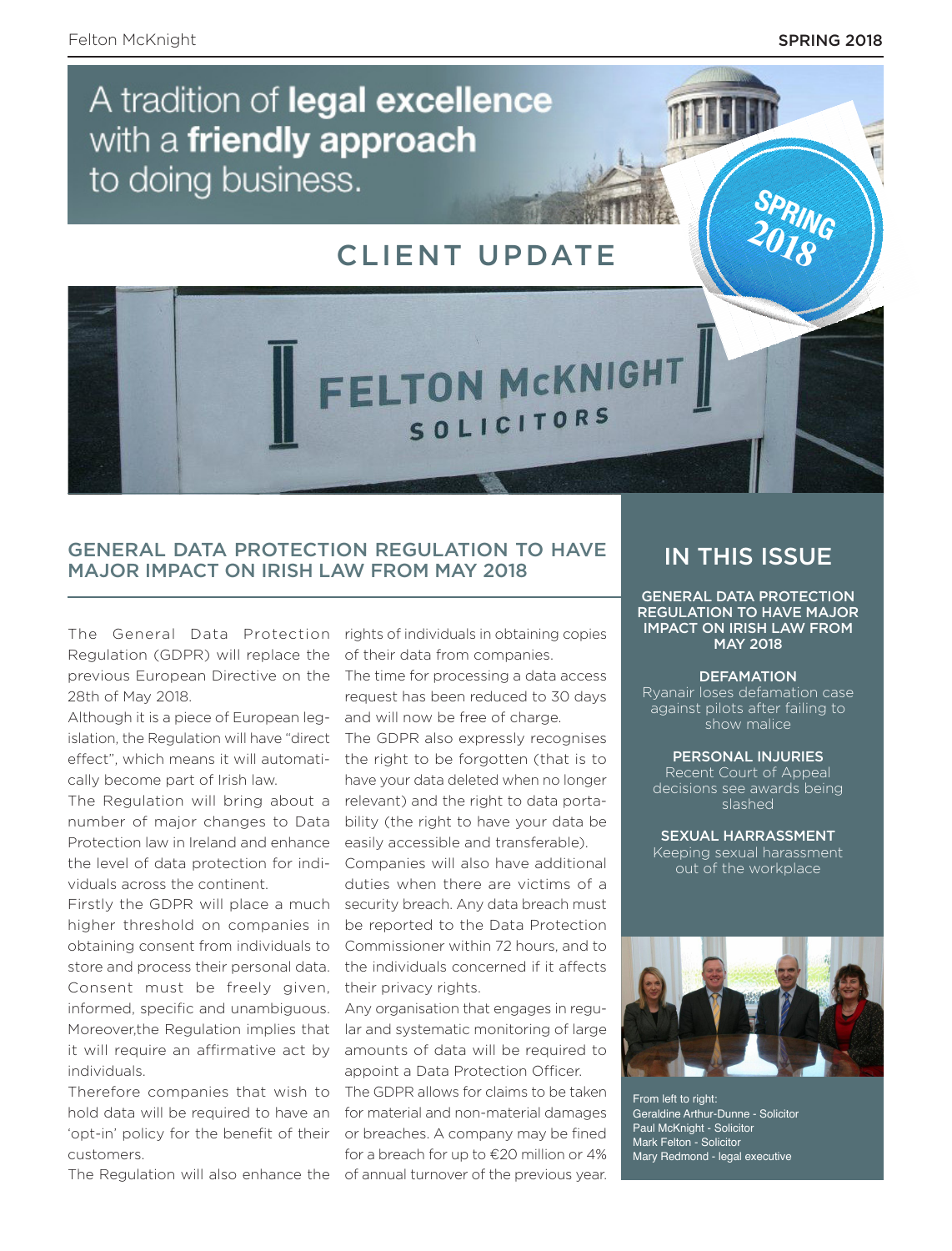#### **DEFAMATION**

#### RYANAIR LOSES DEFAMATION CASE AGAINST PILOTS AFTER FAILING TO SHOW MALICE

Court action for defamation against three pilots.

an email was sent in September 2013 made to someone who has an interest with the subject "Pilot update: what the markets are saying about Ryanair". Ryanair's case was that the article was defamatory as it implied that the company was involved in market manipulation.

The case went to trial before a jury, who interestingly agreed with Ryanair's case that the email's contents were defamatory, but still declined to find made in good faith. in their favour.

successfully raised the defence of Defendants could rely on this defence,

under the Defamation Act 2009.

Ryanair had taken the action after tects an individual from statements This is a statutory defence which proin receiving the information, as long as the making of the statements are not motivated by malice.

> An example of qualified privilege would be if someone approached their employer to inform them of their suspicions that another was stealing. Though such a statement is defamatory, the person is protected if it was

This was because the pilots had sider in Ryanair's case was whether the The key question for the jury to con-

The airline Ryanair has lost a High 'Qualified Privilege' as provided for and whether the contents of the email were published in good faith.

> Ryanair had argued that one of the pilots was motivated by malice, as he had been dismissed in 2013 several months before his retirement over an interview he gave to Channel 4.

> However the jury disagreed with this and found that there was no malice, and the defence of qualified privilege was successful.

> The Judge awarded costs against Ryanair, which would be expected to be substantial as the trial ran for seven weeks in the High Court.

#### PERSONAL INJURIES RECENT COURT OF APPEAL DECISIONS SEE AWARDS BEING SLASHED

A new and developing approach to the assessment of damages for personal injuries in the Court of Appeal has become evident from recent cases.

Over the past two years, a significant amount of High Court personal injuries cases have had the amount of damages drastically reduced on appeal, and in

some cases more than halved.

In the case of Payne v Nugent [2015] IECA 268 the Plaintiff had their award for general damages of €65,000 cut to €35,000. In the case of Nolan v Wirenski [2016] IECA 56 the Court of Appeal reduced the awards of damages for the Plaintiff by nearly 50%.

Similarly in the case of Shannon v O'Sullivan [2016] IECA 167 both Plaintiffs had their awards reduced by half.

The overarching theme evident from the judgments released in the above cases is that personal injuries awards must be



proportionate, and that "modest injuries deserve modest awards".

The developing approach seems to place a great emphasis on the "spectrum" of personal injuries and their corresponding value, with injuries at the very top end of the spectrum justifying general damages of €450,000.

Therefore in deciding whether a High Court award is proportionate, the Court of Appeal has been considering the injuries in the context of the spectrum and how they relate to the most catastrophic injuries.

If the High Court therefore awards over €100,000 for injuries in which a plaintiff has made a full recovery, the Court of Appeal may consider this disproportionate in the context of €450,000 being the maximum damages awarded for a catastrophic injury.

Although the Court of Appeal has reiterated that it is required to be cautious and avoid second-guessing a trial judge's determination, the recent decisions are indicative of their willingness to overturn awards where they feel the sum is disproportionate.